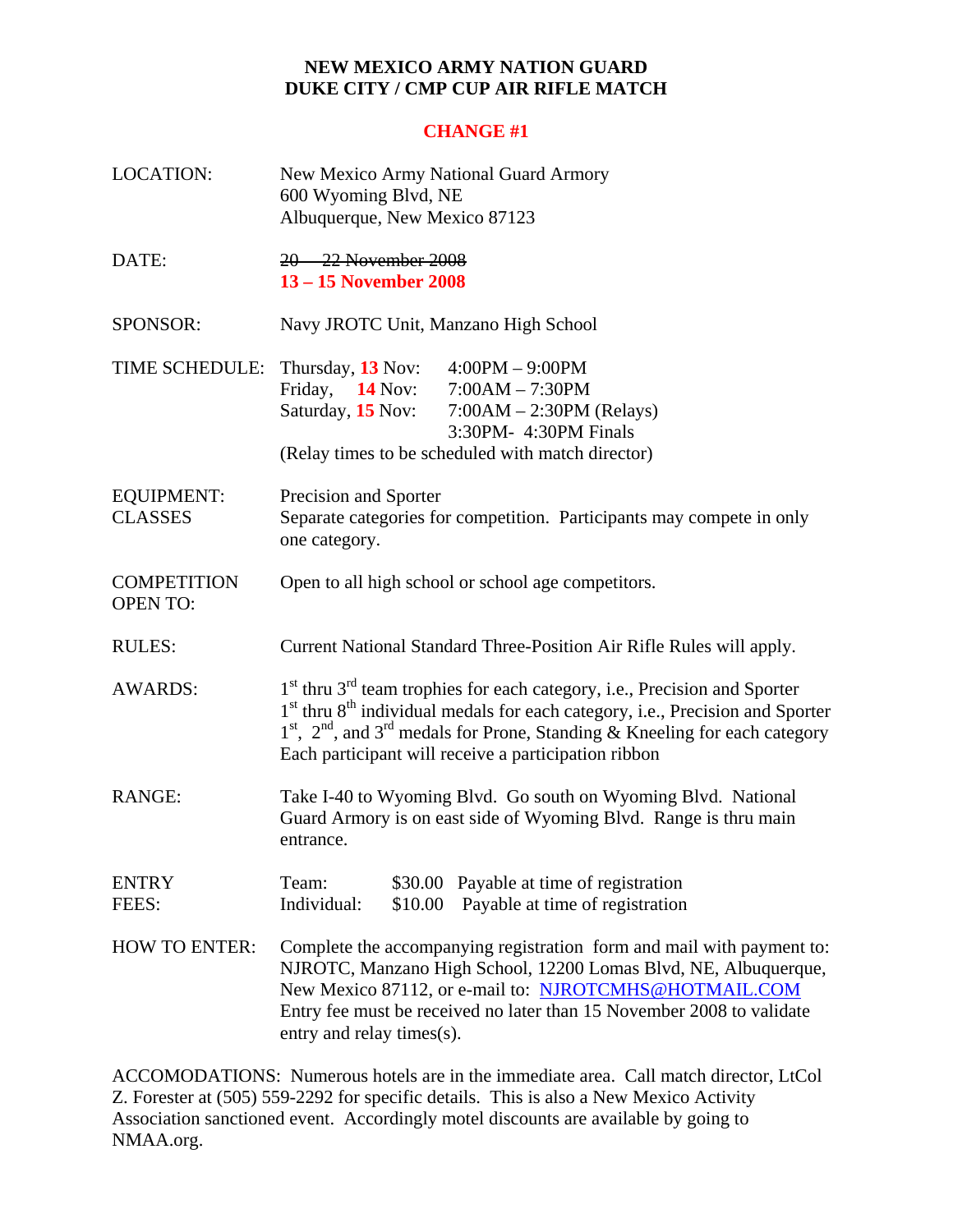OTHER: 1. Anticipate 28 firing points. Each club/school/JROTC unit, etc., entering teams will be initially guaranteed entry of two teams. Thereafter, entry will be on a space available, first come, first serve basis. Receipt of entry fees is required to validate entry. *Teams from out-of-town which are spending Friday will have priority for relay assignment on either Friday or Saturday.* Albuquerque area teams should anticipate shooting on Thursday or Friday.

2. CMP Individual ID #'s. This is a CMP Cup Match and EIC points may be earned. Participants ensure they have registered and received their their respective number.

 3 Be at the range a minimum of one (1) hour prior to relay time. Remember, preparation time begins 10 minutes prior to relay time.

 4. Changing rooms will be available. Changing to be accomplished off range to expedite change-over between relays.

5.  $CO<sup>2</sup>$  and compressed air refills available.